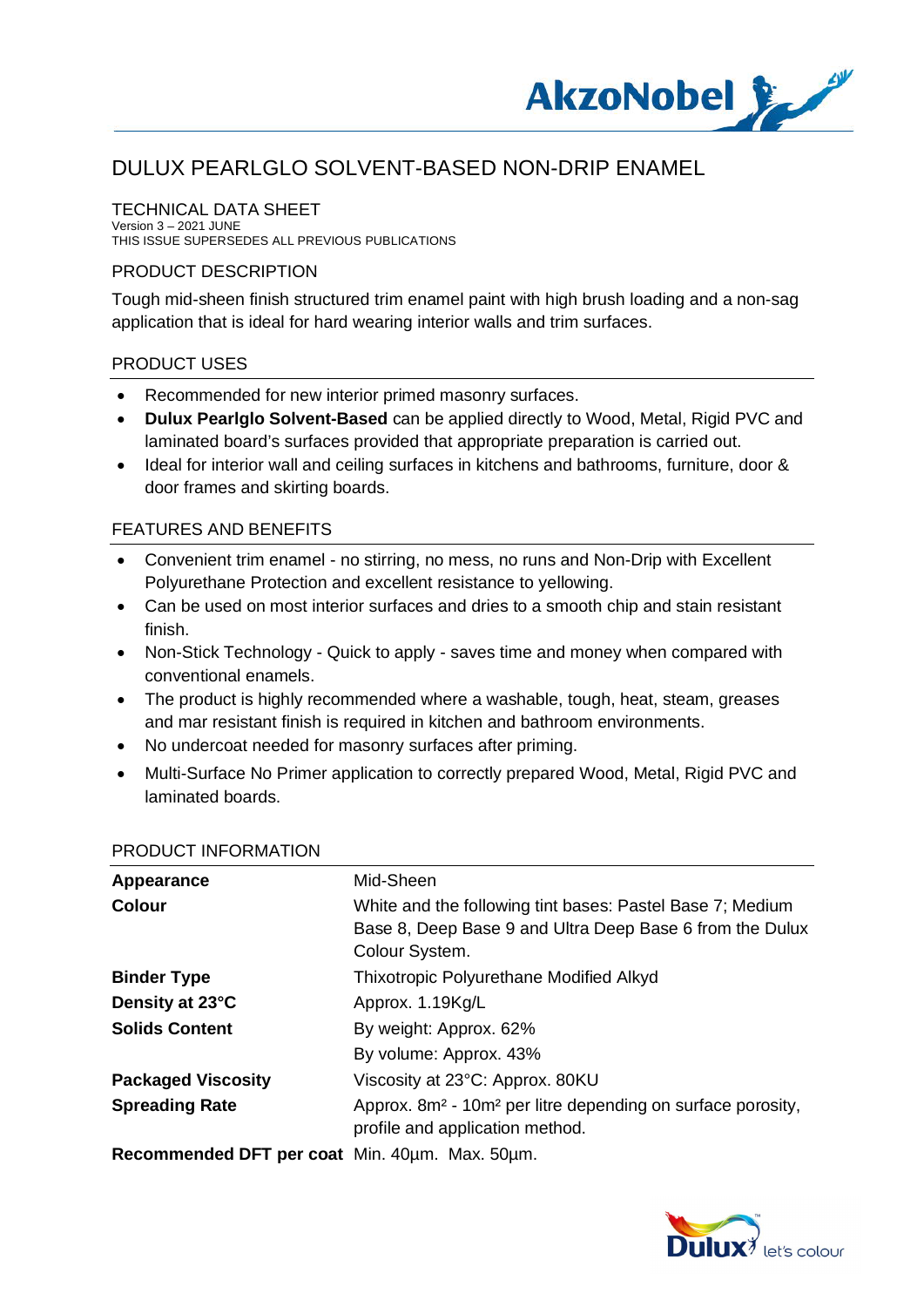

## PRODUCT INFORMATION

**Recommended WFT per coat** Min. 100µm. Max. 125µm **Flash Point** 37<sup>°</sup>

## APPLICATION INFORMATION

| Mixing                                | Dulux Pearlglo Solvent Based is supplied ready for use as<br>a soft gel. Do Not Stir Contents. If accidentally stirred or<br>the tin shaken for colour mixing purposes, replace the lid<br>and allow the paint to stand overnight so that it can regain<br>its original gel structure.                                                                                                                                                                              |
|---------------------------------------|---------------------------------------------------------------------------------------------------------------------------------------------------------------------------------------------------------------------------------------------------------------------------------------------------------------------------------------------------------------------------------------------------------------------------------------------------------------------|
| <b>Application Surface conditions</b> | Surface Temperature between 10 - 35°C. Relative Humidity<br>between 10 - 85 % OR 2°C above dew point minimum.                                                                                                                                                                                                                                                                                                                                                       |
| Application methods                   | Brush: Preferred. To apply Dulux Pearlglo Solvent Based,<br>simply dip the brush once or twice into the gel paint, until the<br>bristles are loaded and then commence painting in the<br>normal manner.<br>Roller: Short-nap mohair roller.<br>Airless Spray: Ready for use.<br>Conventional Air Spray: Thin up to 10% by volume with<br>Mineral Turpentine. *Thinning will require multiple coats to<br>achieve the required 80 microns minimum dry film thickness |
|                                       | for all coats applied. The non-drip consistence will also be<br>compromised.                                                                                                                                                                                                                                                                                                                                                                                        |
|                                       | N.B. After 12 months storage, a thin brown layer may form<br>on the surface of the paint. This can either be ignored by<br>simply dipping the brush through the brown layer.<br>Alternatively shake the tin for a minute and allow the paint to<br>stand overnight to regain structure.                                                                                                                                                                             |
| Thinner                               | Thinning not recommended.                                                                                                                                                                                                                                                                                                                                                                                                                                           |
| <b>Drying Time</b>                    | Surface dry 4 hours at 23°C.                                                                                                                                                                                                                                                                                                                                                                                                                                        |
| <b>Recoating Time</b>                 | 18 hours at 23°C (Drying times will be extended during cold,<br>wet or humid conditions.)                                                                                                                                                                                                                                                                                                                                                                           |
| Cleaning of equipment                 | After use, remove as much product as possible, and then<br>clean immediately with Dulux Pre-Paint Brush Cleaner/<br>Degreaser or Mineral Turpentine.                                                                                                                                                                                                                                                                                                                |
| <b>Substrates</b>                     | Prepared and primed cement plaster, gypsum plaster,<br>concrete, fibre cement, composite boarding (masonry)<br>Direct application to prepared Wood, Metal, Rigid PVC and<br>laminated boards.                                                                                                                                                                                                                                                                       |

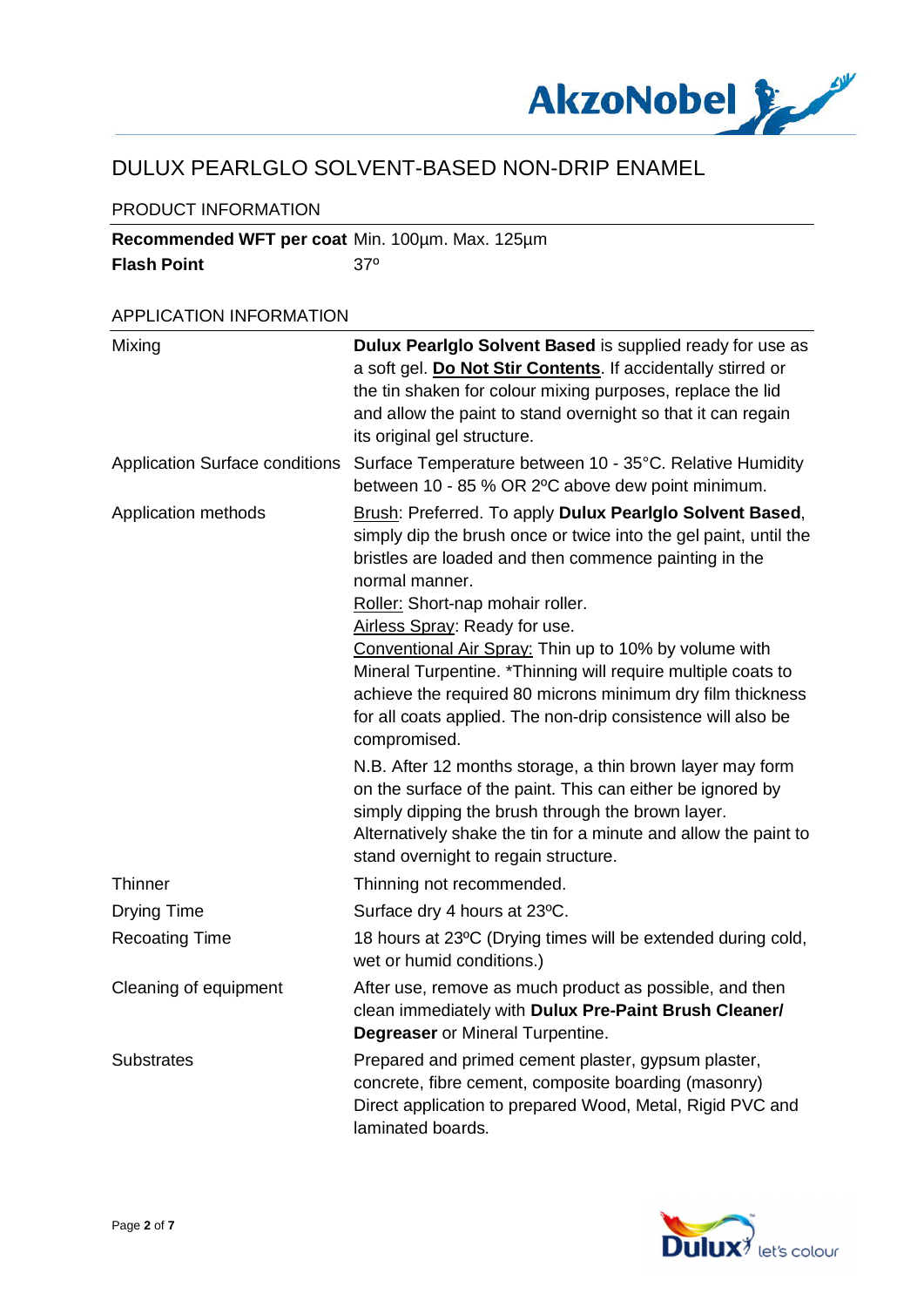

## APPLICATION INFORMATION

| Precautions:          | Do not apply during cold (below 10°C) or wet weather.                                                                                                                                      |
|-----------------------|--------------------------------------------------------------------------------------------------------------------------------------------------------------------------------------------|
|                       | Recommended for interior surfaces only. Will chalk if applied<br>to surfaces exposed to direct sunlight.                                                                                   |
|                       | Do not stir contents - If stirred, wait 8 hours before use.                                                                                                                                |
|                       | Not suitable for direct application to powdery or friable<br>surfaces whether previously painted or not.                                                                                   |
|                       | Do not clean surface within 7 days of applying.<br>Dependant on the substrate condition and for superior<br>performance and enhanced finish a substrate specific primer<br>is recommended. |
| <b>Coats Required</b> | Apply two to three finishing coats to new surfaces to achieve<br>a continuous closed film and solid colour.                                                                                |

## SURFACE PREPARATION

Plaster sand should comply with SABS 1090 requirements. Plaster mix must be applied at a minimum thickness of 10mm, curing to a hard and sound finish, free of soft and friable material. MPA strength must comply with SABS 0164-1 (10MPA=2, 6:1 and 5MPA=4:1).

Ensure that surfaces are sound and free from dust, dirt, oil, grease, rust and debris. Remove powdery residue with a stiff brush. Surfaces must be thoroughly dry - no more than 12% moisture content.

#### NEW SURFACES

## **Cement Plaster (non-friable), Composite Boarding and Fibre Cement**

- · Fresh cement plaster should be allowed one week drying for every 5mm thickness; and longer in cold or damp weather.
- · Spot-prime metal strips and nail heads with appropriate metal primer.
- · For very absorbent surfaces more than one coat **Dulux Plaster Primer** or **Dulux Trade Alkali Resistant Primer** could be required to achieve correct binding and sealing properties.

#### **Gypsum Plaster - Interior**

- Newly applied Gypsum Plaster can present variable surface finishes based on the application method, the quality and type of gypsum plaster used. This can present variability in the finish of the applied gypsum in terms of surface hardness, texture and porosity. This may require added attention during priming.
- · Ensure the gypsum plaster is sound and non-friable, applied and cured as per the manufacturers specifications
- · After wiping down the gypsum plaster, no chalky powder should remain on the surface.
- · If the gypsum is sound, apply a single coat **Dulux Plaster Primer** or **Dulux Trade Alkali Resistant Primer.**

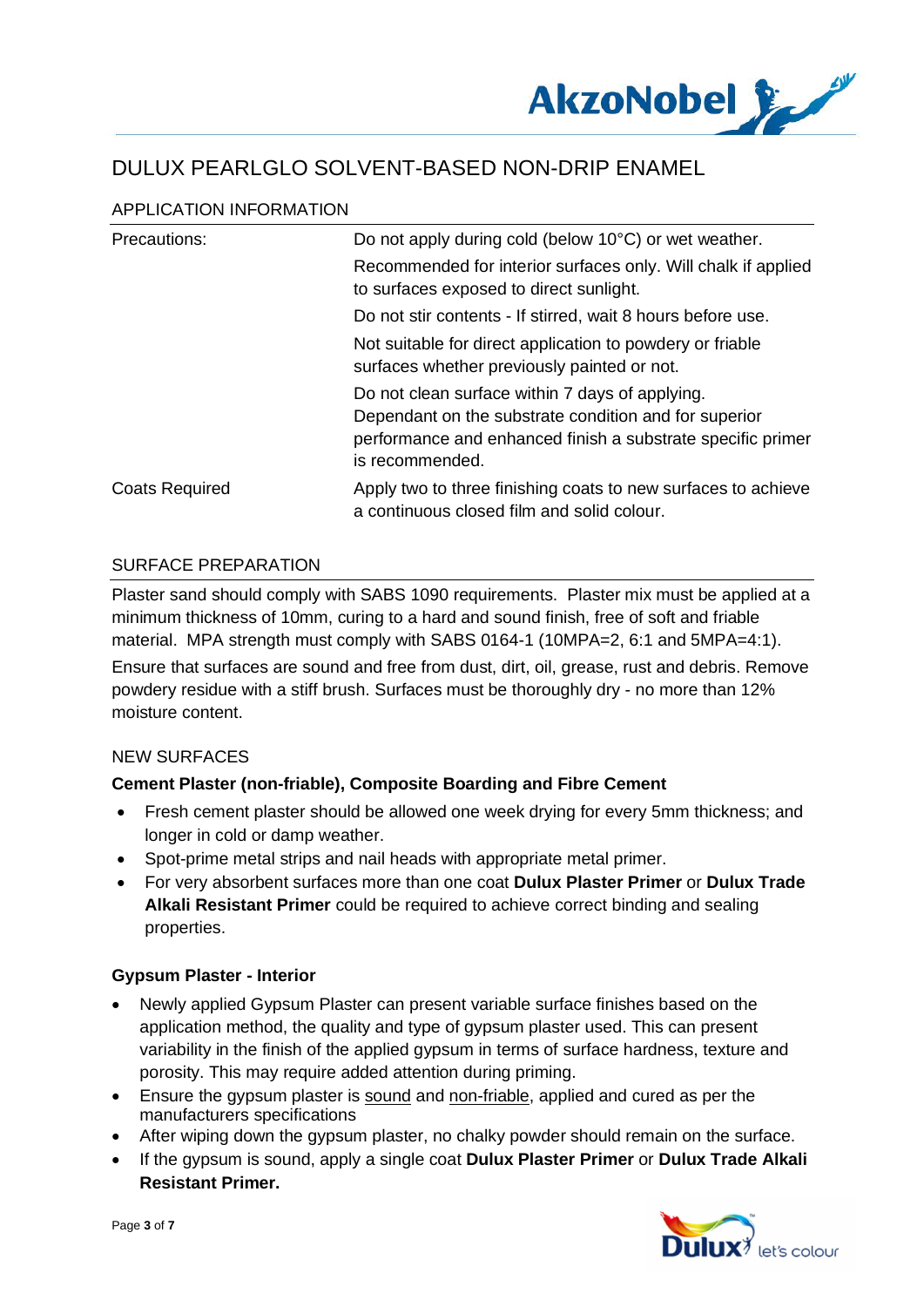

## SURFACE PREPARATION

## NEW SURFACES

## **Gypsum Plaster – Interior (Continued)**

· As gypsum plaster is a very porous surface, adsorption of the plaster primer may occur. To test for this, wipe a black cloth over the dried **Dulux Plaster Primer** or **Dulux Trade Alkali Resistant Primer** to test its integrity. If a white residue is found on the back of the cloth, apply 1 to 2 further coats of **Dulux Plaster Primer** or **Dulux Trade Alkali Resistant Primer** to achieve the correct binding and sealing properties.

## **Concrete**

- · Remove any uncured cement, grease, and mould-release agents by wash with a strong solution of **Dulux Pre-Paint Sugar Soap**. Rinse off thoroughly with clean water.
- · Prime with **Dulux Plaster Primer** or **Dulux Trade Alkali Resistant Primer.**

#### **Laminated Board (non-working surfaces)**

Dust and degrease. Areas that have developed a sheen due to repeated handling will have to be sanded to a matt finish to improve adhesion. **N.B:** Only suitable for areas that receive limited wear and tear e.g. kitchen, bathroom and bedroom cupboard doors and frame work.

## **Rigid PVC**

- · Lightly sand surface to improve adhesion.
- · Clean and degrease with **Dulux Pre-Paint Brush Cleaner/Degreaser.**
- Rinse thoroughly with water and allow drying.

#### **Mild Steel and Iron**

- Inspect shop-primer thoroughly for damage by installation. Abrade new surfaces lightly and remove rust, mill scale by sanding, scraping or with steel wire brushes back to sound mild steel and iron or sandblast to SA 2½.
- Ensure that the sanded areas are dry and free of grease and dust. A solvent wash (rags dipped in lacquer thinner) may be used. Change the rags frequently. Allow drying, OR clean with **Dulux Galvanised Iron Cleaner** according to technical data sheet.

#### **Galvanised Iron, Aluminium and Stainless Steel ((unpainted, weathered)**

- Remove all loose rust and white scale by means of wire brushing, sanding, chipping, or mechanical scouring - down to bright metal. To remove dirt, salts and zinc corrosion (white rust) clean thoroughly with **Dulux Galvanised Iron Cleaner** achieving a waterbreak free surface.
- · Areas showing red rust must be removed back to bright galvanised iron
- · Apply **Dulux Pearlglo Solvent-Based** immediately after cleaning.

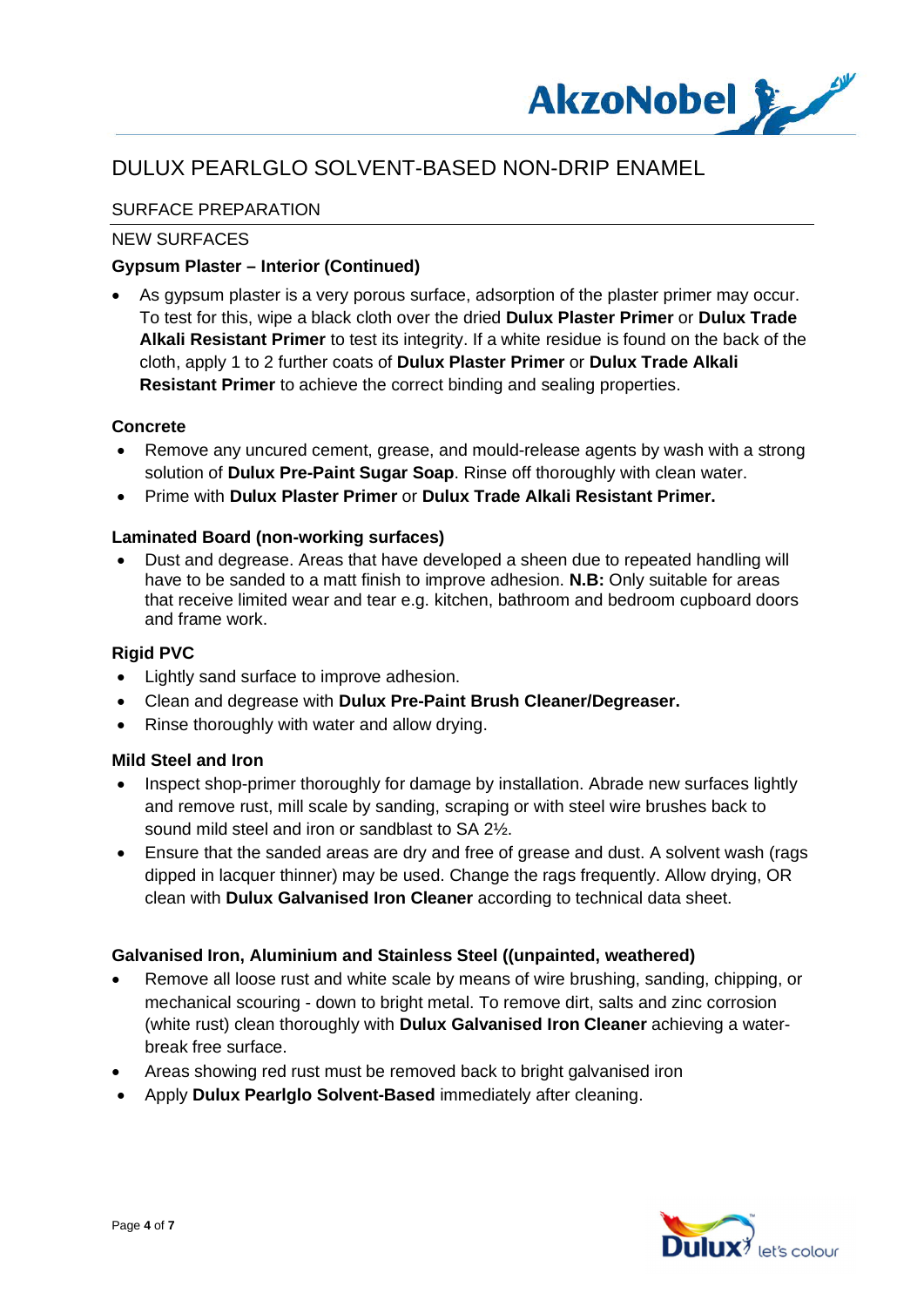

## SURFACE PREPARATION

#### **Wooden Surfaces**

- · Timber treated with borer- or fire retardant may cause slow drying (consult supplier).
- Sand smooth with a fine grid paper working in the direction of the wood grain, dust off.
- · Repair damaged wood with a suitable wood filler.
- · Treat knots in timber with Knotting Agent.
- · Special attention must be given to painting the end grain to avoid moisture penetration apply a second coat after 10 - 20 minutes.

## PREVIOUSLY PAINTED SURFACES

#### **Good Condition, not powdery**

- · Remove any loose and flaking paint back to a sound substrate and firm edges by scraping and sanding.
- · Clean surfaces with **Dulux Pre-Paint Sugar Soap** /water solution to remove all surface contaminates and chalky residue, rinse with clean water to remove all traces of the **Dulux Pre-Paint Sugar Soap**/water solution treatment and allow drying out.
- · Enamel surfaces need to be sanded to a matt finish to aid adhesion. It is always good painting practice to rub down existing surfaces with fine sandpaper to remove nibs and dirt particles. Rubbing down also provides a smooth surface for painting.
- · Prime all exposed areas with appropriate primer as for new surfaces where applicable.

#### **Old Paint in Poor Condition**

- · Completely remove all loose and flaking paint.
- · Remove oil, grease, dirt or any other contaminants with **Dulux Pre-Paint Sugar Soap**/water solution and allow drying.
- · Friable surfaces must be removed and repaired.
- · Mould instructions. To kill lichen and algae growth, scrub with one of the following solutions: either 4:1 water/chlorine, or 4:1 water/sodium hypochlorite. Ensure that the areas are completely saturated, and allow the solution to react for a minimum of 4 hours. Rinse the complete wall surface thoroughly with clean water and allow drying.
- · Chalked surfaces must be thoroughly brushed or washed to remove the bulk of the chalking. Apply a single coat **Dulux Bonding Liquid.** For very absorbent surfaces such as lime wash, two coats may be required. The first coat must be thinned 20% with Mineral Turpentine for penetration.
- · Prime all exposed areas with appropriate primer as for new surfaces where applicable.

#### **FILLING**

Fill all imperfections with the appropriate **Dulux Pre-Paint Filler** and spot prime filled areas with **Dulux Plaster Primer** or **Dulux Trade Alkali Resistant Primer** once the crack filler has dried properly. Failure to do this will result in uneven sheen levels between the repaired and normal areas.

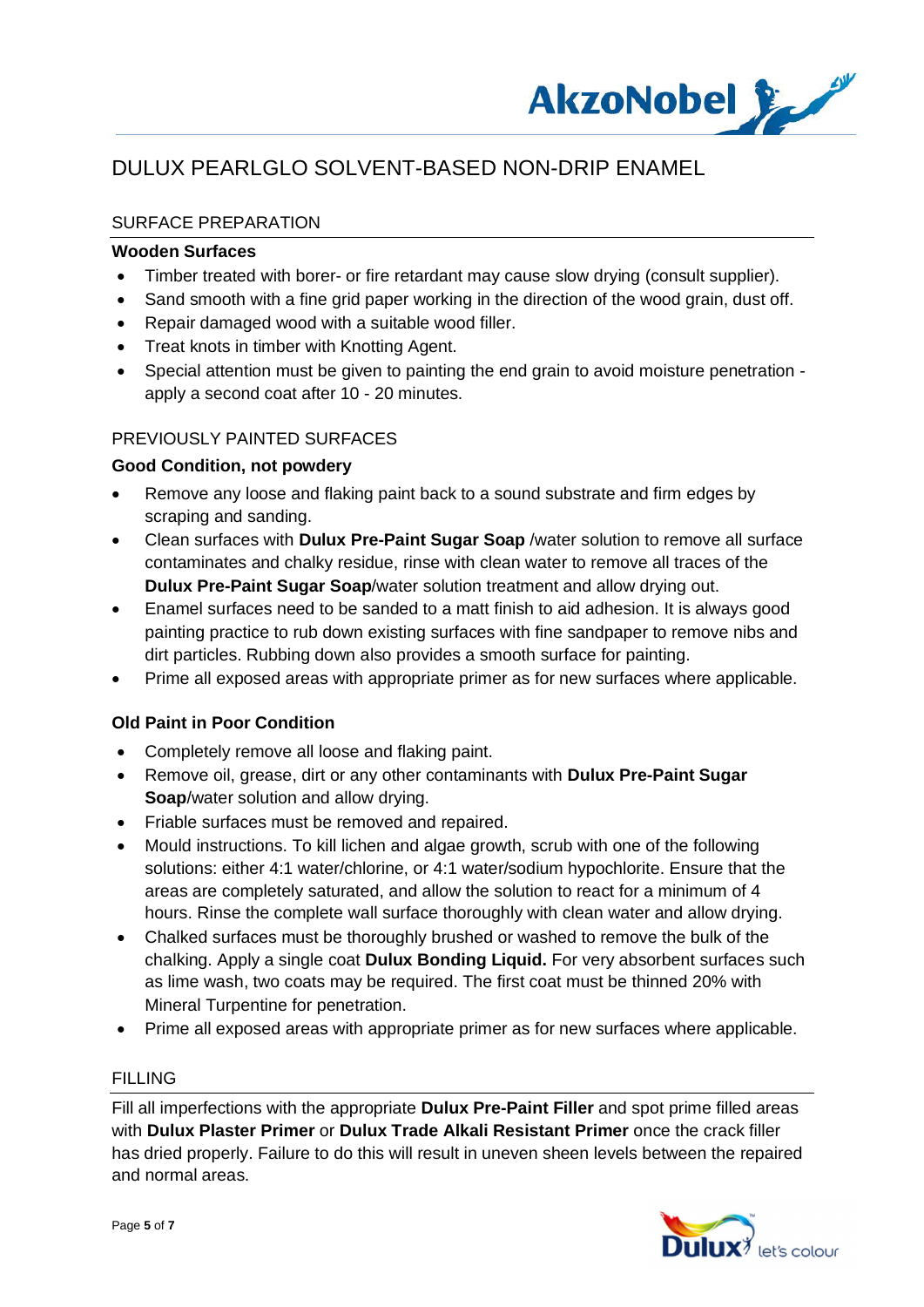

## HEALTH AND SAFETY INFORMATION

Solvent based paints are flammable.

This product contains no added lead. Avoid contact with skin or eyes. Keep out of reach of children. If accidently swallowed, seek medical advice immediately and show this container to the doctor. Dry sanding, flame cutting and/or welding of the dry paint film will give rise to dust and/or hazardous fumes. Wet sanding should be used wherever possible.

If exposure cannot be avoided by the provision of local exhaust ventilation, suitable respiratory protective equipment should be used. Do not empty into drains or watercourses. Ensure good ventilation during application and drying. It is recommended to use suitable protective clothing and equipment. To avoid the risk of spillage, always store and transport containers in a secure upright position. Refer to Material Safety Data Sheet for complete information.

| Packaging                 | 1 $t, 5Lt$<br>White and Tint Bases - Pastel Base 7, Medium Base 8,<br>Deep Base 9 and U/Deep Base 6                                                                                                                                                                                                                                |
|---------------------------|------------------------------------------------------------------------------------------------------------------------------------------------------------------------------------------------------------------------------------------------------------------------------------------------------------------------------------|
| <b>Storage Conditions</b> | Store under cool dry conditions away from direct sunlight,<br>heat and extreme cold.                                                                                                                                                                                                                                               |
| <b>Disclaimers</b>        | Colour references are as accurate as modern printing will<br>allow. Please refer to the in-store stripe cards for an<br>accurate representation of the colour.                                                                                                                                                                     |
|                           | Among others, the following factors may affect final colour<br>appearance: product sheen and texture, colour and light<br>reflections, application, surface texture and preparation.                                                                                                                                               |
|                           | For best colour and sheen consistency, it is advisable to use<br>containers of the same batch number, to mix different<br>batches together in a large container, or to finish in a corner<br>before starting a new container.                                                                                                      |
| <b>Tinting Protocol</b>   | The tint base containers are only filled to levels which are<br>specific for each tint base to allow the calculated volume of<br>colourants to be added in order to achieve the volume<br>indicated on the container after tinting. Tint bases and<br>colourants are unfinished products which should not be<br>used on their own. |
|                           | Only once the prescribed colourant is added to the specific<br>tint base will the finished product comply with the technical<br>features and related information as set out in this Technical<br>Data Sheet.                                                                                                                       |

## ADDITIONAL INFORMATION